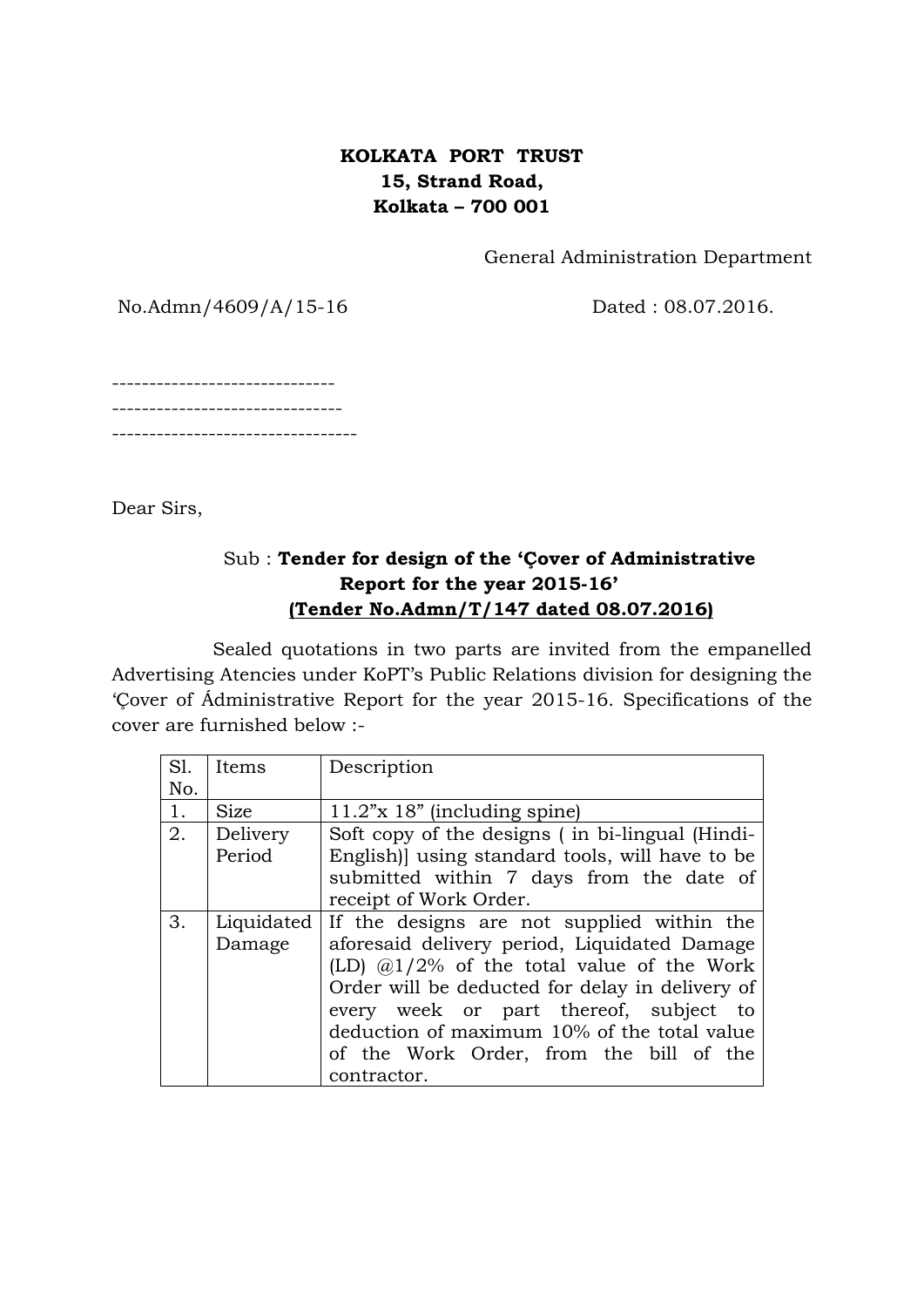2. Sample design / art work with or without photograph (colour or black & white) for printing by offset process should be enclosed with the techno-commercial part of your quotation. Without sample design / art work (hard copy), no quotation would be considered. The price quoted must be all inclusive. Availability of tender documents from 12.07.2016 to 26.07.2016, (upto 14-00 hrs.) pre-bid meeting at 15-00 hrs on 26.07.2016.

3. The tender must be submitted in sealed cover superscribed 'Tender for design of the Çover' for Administrative Report for 2015-16 and put in the Tender Box bearing the same superscription kept for the purpose, in the office of the Administration Dept., by 14-00 hours on 28.07.2016. The manner of submission of tenders shall be as detailed below :

i) The tender must be submitted in two parts, both under separate sealed coves duly superscribed "Price Bid" & "Techno-commercial Bid" and both the sealed covers should be kept within the main sealed cover superscribed "Tender for design of the 'Çover' for Administrative Report for 2015-16.

ii) The sealed cover superscribed "**Price Bid**", should contain only the duly signed, stamped & completely filled-in Rate Schedule.

iii) The sealed cover superscribed **"Techno-commercial Bid"** should contain the following :-

a) A separate forwarding letter indicating **unconditional**  acceptance of KoP)T's Terms & Conditions in full.

b) Signed & stamped copy of this NIT (i.e.each page of the NIT needs to be signed & stamped by the tenderer) **including cancelled, blank Rate Schedule** i.e.without any price.

c) Sample design / art work with or without photograph (colour or black & white) [hard copy].

d) Supporting documents regarding tenderer's experience towards successful execution of similar printing jobs.

Tenderers may note that non-submission of any of the aforesaid documents / non-fulfilment of any of the aforesaid criteria, might lead to disqualification of their offers.

4. The techno-commercial part of the tender will be opened at **15-00 hours** on **28.07.2016** at the Conference Room of KoPT Head Office. Price bids of the techno-commercially qualified tenderers only, will tentatively be opened at **15-00 hours** on **29.07.2016** at the Conference Room of KoPT Head Office. You may be present during opening of the tenders, if you so desire.